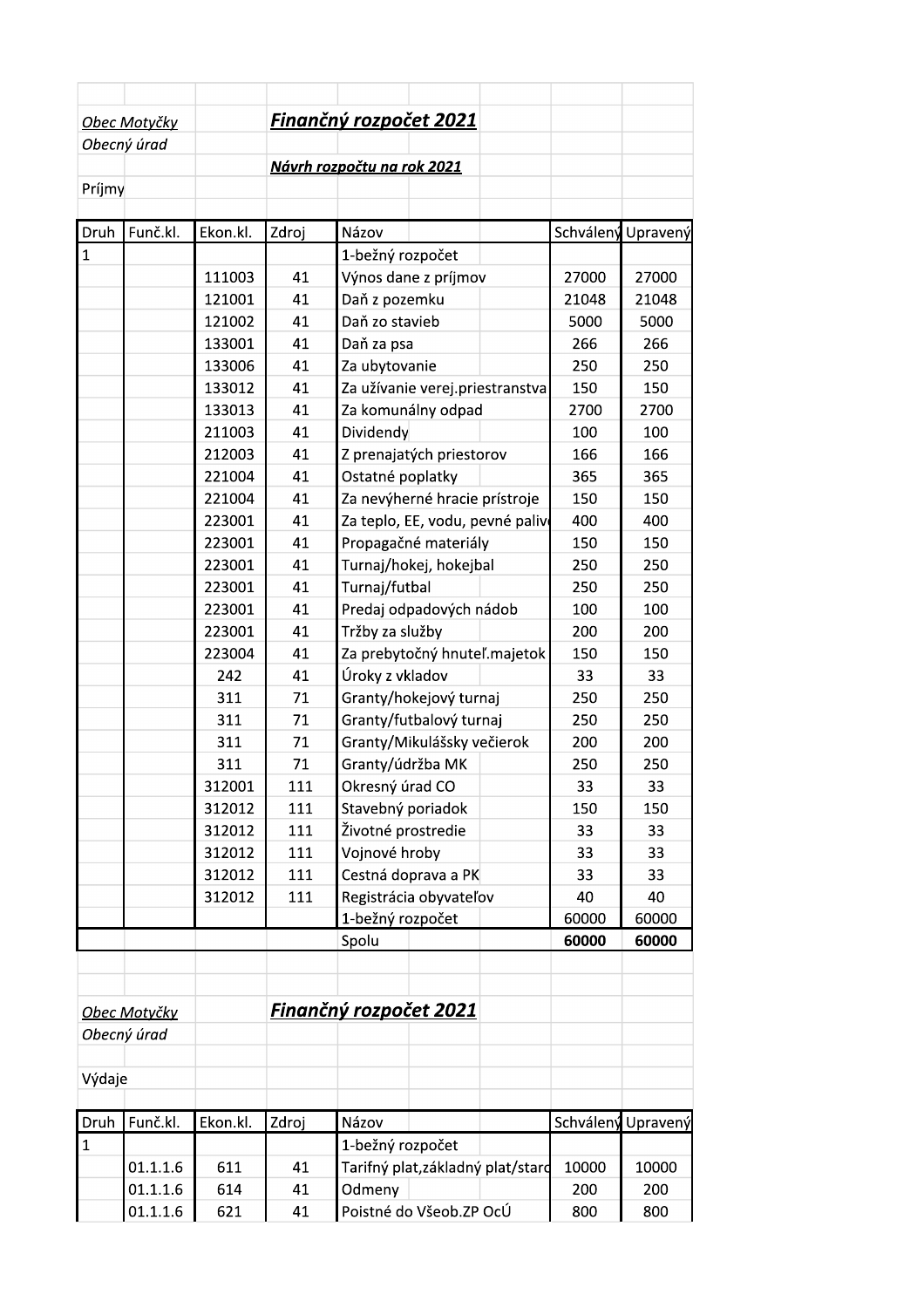|  | 01.1.1.6 | 625001 | 41  | Na nemocenské poistenie OcÚ      | 166  | 166  |
|--|----------|--------|-----|----------------------------------|------|------|
|  | 01.1.1.6 | 625002 | 41  | Na starobné poistenie            | 600  | 600  |
|  | 01.1.1.6 | 625003 | 41  | Na úrazové poistenie             | 133  | 133  |
|  | 01.1.1.6 | 625004 | 41  | Na invalidné poistenie           | 266  | 266  |
|  | 01.1.1.6 | 625005 | 41  | Na poistenie v nezamestnanos     | 133  | 133  |
|  | 01.1.1.6 | 625007 | 41  | Na poistenie do rezervného for   | 430  | 430  |
|  | 01.1.1.6 | 627    | 41  | Príspevok do dopl.dôchod.pois    | 332  | 332  |
|  | 01.1.1.6 | 632001 | 41  | Pevné palivo                     | 800  | 800  |
|  | 01.1.1.6 | 632003 | 41  | Poštové služby                   | 500  | 500  |
|  | 01.1.1.6 | 632003 | 41  | Telekomunikačné služby           | 175  | 175  |
|  | 01.1.1.6 | 632003 | 41  | Internet                         | 360  | 360  |
|  | 01.1.1.6 | 633001 | 41  | Interierové vybavenie            | 100  | 100  |
|  | 01.1.1.6 | 633004 | 41  | Kancelárske zariadenie           | 150  | 150  |
|  | 01.1.1.6 | 633004 | 41  | Pracovné stroje a zariadenie     | 3000 | 3000 |
|  | 01.1.1.6 | 633006 | 41  | Kancelárske potreby              | 300  | 300  |
|  | 01.1.1.6 | 633006 | 41  | Toner                            | 199  | 199  |
|  | 01.1.1.6 | 633006 | 41  | Symboly obce                     | 150  | 150  |
|  | 01.1.1.6 | 633006 | 41  | Všeobecný materiál               | 150  | 150  |
|  | 01.1.1.6 | 633009 | 41  | Odborná literatúra               | 100  | 100  |
|  | 01.1.1.6 | 633013 | 41  | Softvér                          | 300  | 300  |
|  | 01.1.1.6 | 633013 | 41  | Aktualizácia softvéru            | 166  | 166  |
|  | 01.1.1.6 | 633016 | 41  | Reprezentačné OcÚ                | 500  | 500  |
|  | 01.1.1.6 | 634001 | 41  | Palivo, mazivá, oleje, špec.kvap | 500  | 500  |
|  | 01.1.1.6 | 634002 | 41  | Servis, údržba a oprava SA, UN   | 500  | 500  |
|  | 01.1.1.6 | 634004 | 41  | Prepravné                        | 400  | 400  |
|  | 01.1.1.6 | 635002 | 41  | Údržba výpočt.techniky           | 600  | 600  |
|  | 01.1.1.6 | 635004 | 41  | Údržba prevádzkov.strojov        | 400  | 400  |
|  | 01.1.1.6 | 635006 | 111 | Údržba bodovy OcÚ                | 6000 | 6000 |
|  | 01.1.1.6 | 637001 | 41  | Školenia, semináre, porady       | 166  | 166  |
|  | 01.1.1.6 | 637003 | 41  | Propagácie, reklama a inzercia   | 400  | 400  |
|  | 01.1.1.6 | 637004 | 41  | Všeobecné služby                 | 200  | 200  |
|  | 01.1.1.6 | 637004 | 41  | Upratovanie a čistenie           | 400  | 400  |
|  | 01.1.1.6 | 637004 | 41  | Vykurovacie práce                | 1300 | 1300 |
|  | 01.1.1.6 | 637004 | 41  | Spracovanie účtovníctva          | 3000 | 3000 |
|  | 01.1.1.6 | 637004 | 41  | Spracovanie mzdovej agendy       | 380  | 380  |
|  | 01.1.1.6 | 637004 | 41  | Spracovanie majetku obce         | 332  | 332  |
|  | 01.1.1.6 | 637005 | 41  | Právne služby                    | 300  | 300  |
|  | 01.1.1.6 | 637015 | 41  | Poistenie majetku                | 750  | 750  |
|  | 01.1.1.6 | 637026 | 41  | Odmeny a príspevky OcZ           | 200  | 200  |
|  | 01.1.1.6 | 637027 | 41  | Odmeny mimoprac.pomeru Od        | 2500 | 2500 |
|  | 1/1/2002 | 637012 | 41  | Poplatok banke                   | 266  | 266  |
|  | 2/2/2000 | 637027 | 111 | Odmeny mimoprac.pomeru CO        | 33   | 33   |
|  | 2/3/2000 | 632001 | 41  | Elektrická energia/PZ            | 250  | 250  |
|  | 2/3/2000 | 633007 | 41  | Špeciálny materiál DHZ obce      | 1500 | 1500 |
|  | 4/4/2003 | 642006 | 111 | Spoločný stavebný úrad/KÚ        | 166  | 166  |
|  | 4/4/2003 | 642006 | 41  | Spoločný stavebný úrad           | 450  | 450  |
|  | 5/4/2001 | 633006 | 41  | Dopravné značky                  | 500  | 500  |
|  | 5/4/2001 | 635006 | 111 | Údržba miestnej kom./KÚ CDal     | 33   | 33   |
|  | 5/4/2001 | 635006 | 41  | Údržba miestnej kom OcÚ          | 2000 | 2000 |
|  | 5.1.0    | 637004 | 41  | Odvoz komunálneho odpadu         | 3000 | 3000 |
|  | 5.1.0    | 637004 | 41  | Uloženie komunál odpadu          | 680  | 680  |
|  |          |        |     |                                  |      |      |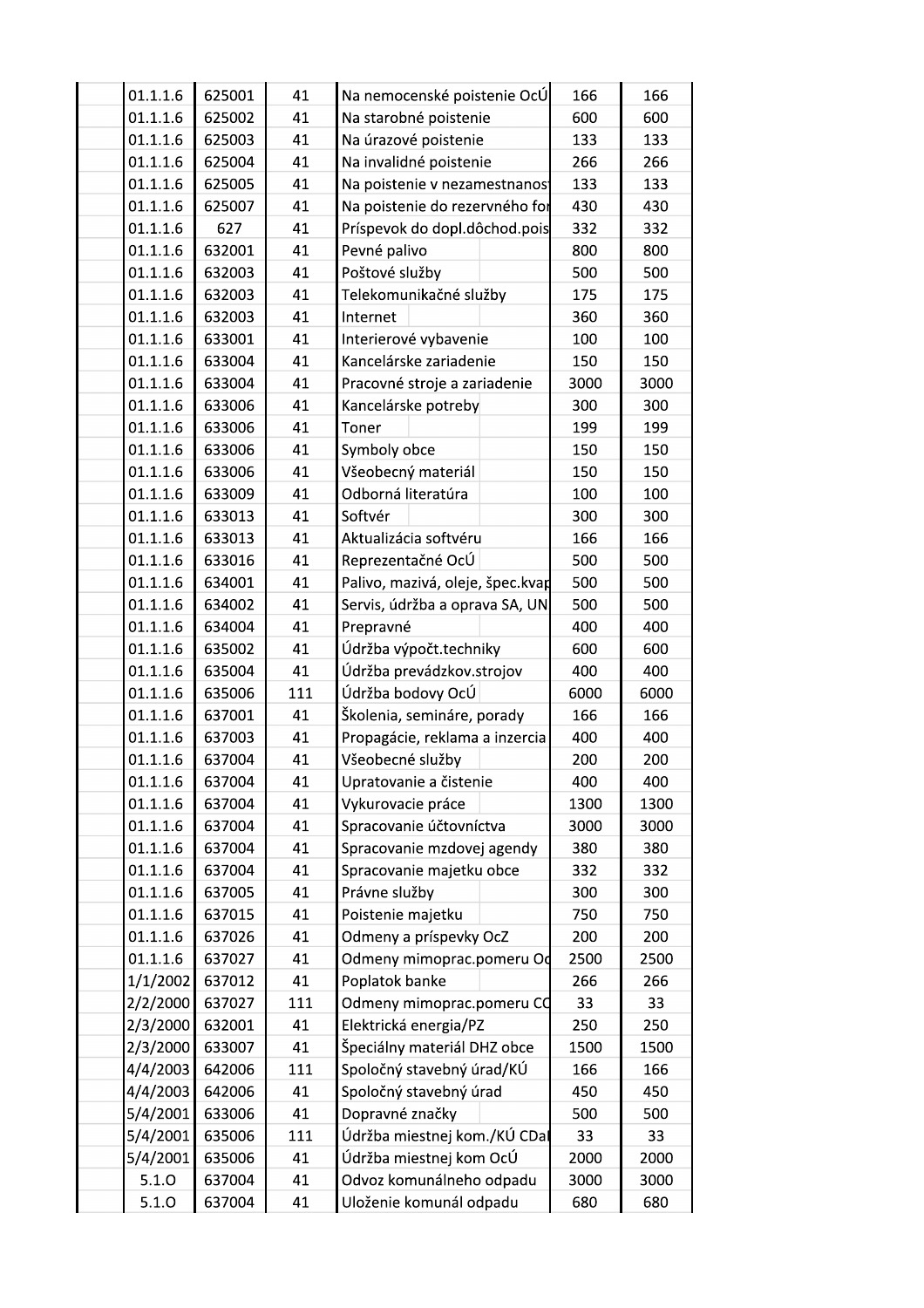|                | 5.1.0    | 637012                   | 41  | Poplatok za uskladnenie KO                                                   | 133            | 133                 |  |
|----------------|----------|--------------------------|-----|------------------------------------------------------------------------------|----------------|---------------------|--|
|                | 5.6.0    | 635006                   | 111 | Údržba verejnej zelene KÚŽP                                                  | 33             | 33                  |  |
|                | 5.6.0    | 635006                   | 41  | Údržba verejnej zelene OcÚ                                                   | 1200           | 1200                |  |
|                | 06.4.0   | 632001                   | 41  | Elektrická energia/VO                                                        | 400            | 400                 |  |
|                | 08.1.0   | 633001                   | 41  | Vybavenie posilovne                                                          | 150            | 150                 |  |
|                | 08.1.0   | 637002                   | 41  | Športové podujatie                                                           | 200            | 200                 |  |
|                | 08.1.0   | 637002                   | 71  | Športové podujatie - futbal                                                  | 200            | 200                 |  |
|                | 08.1.0   | 637002                   | 71  | Športové podujatie - hokej                                                   | 100            | 100                 |  |
|                | 08.1.0   | 642002                   | 41  | Transfer ŠK Medveď/OcÚ                                                       | 250            | 250                 |  |
|                | 08.1.0   | 642002                   | 71  | Transfer ŠK Medveď/                                                          | 250            | 250                 |  |
|                | 08.2.0.9 | 632001                   | 41  | Elektrická energia/KD                                                        | 3500           | 3500                |  |
|                | 08.2.0.9 | 633016                   | 41  | ZPOZ/kvety a vecné dary                                                      | 200            | 200                 |  |
|                | 08.2.0.9 | 633016                   | 71  | Grant/Mikulášsky večierok                                                    | 100            | 100                 |  |
|                | 08.3.0   | 632003                   | 41  | Koncesionárske poplatky                                                      | 100            | 100                 |  |
|                | 08.3.0   | 637012                   | 41  | Autorský zväz                                                                | 33             | 33                  |  |
|                | 08.4.0   | 632001                   | 41  | Elektrická energia/cintorín                                                  | 133            | 133                 |  |
|                | 08.4.0   | 635006                   | 111 | Údržba vojnových hrobov ŠR                                                   | 33             | 33                  |  |
|                | 08.4.0   | 635006                   | 41  | Údržba vojnových hrobov                                                      | 33             | 33                  |  |
|                | 08.4.0   | 635006                   | 41  | Údržba cintorína                                                             | 5500           | 5500                |  |
|                | 08.4.0   | 642006                   | 41  | Členské príspevky                                                            | 166            | 166                 |  |
|                | 10.4.0.3 | 642014                   | 41  | Príspevok novonarodeným deť                                                  | 70             | 70                  |  |
| $*_{1}$        |          |                          |     | 1-bežný rozpočet                                                             | 60000          | 60000               |  |
| $\overline{2}$ |          |                          |     | 2-kapitalový rozpočet                                                        |                |                     |  |
|                | 01.1.1.6 | 717002                   | 41  | Rekonštrukcia verej.osvet.obed                                               | $\pmb{0}$      | 0                   |  |
| $*2$           |          |                          |     | 2-kapitalový rozpočet                                                        | $\overline{0}$ | $\overline{0}$      |  |
|                |          |                          |     | Spolu                                                                        | 60000          | 60000               |  |
|                |          |                          |     |                                                                              |                |                     |  |
|                |          |                          |     | Schválené obecným zastupiteľstvom obce Motyčky dňa 09.12.2020 uznesením č. 8 |                |                     |  |
|                |          | Vyvesené dňa: 13.11.2020 |     | Zvesená dňa 28.11.2020                                                       |                |                     |  |
|                |          |                          |     |                                                                              | Maroš LACKO    |                     |  |
|                |          |                          |     |                                                                              |                | starosta obce Motyč |  |
|                |          |                          |     |                                                                              |                |                     |  |